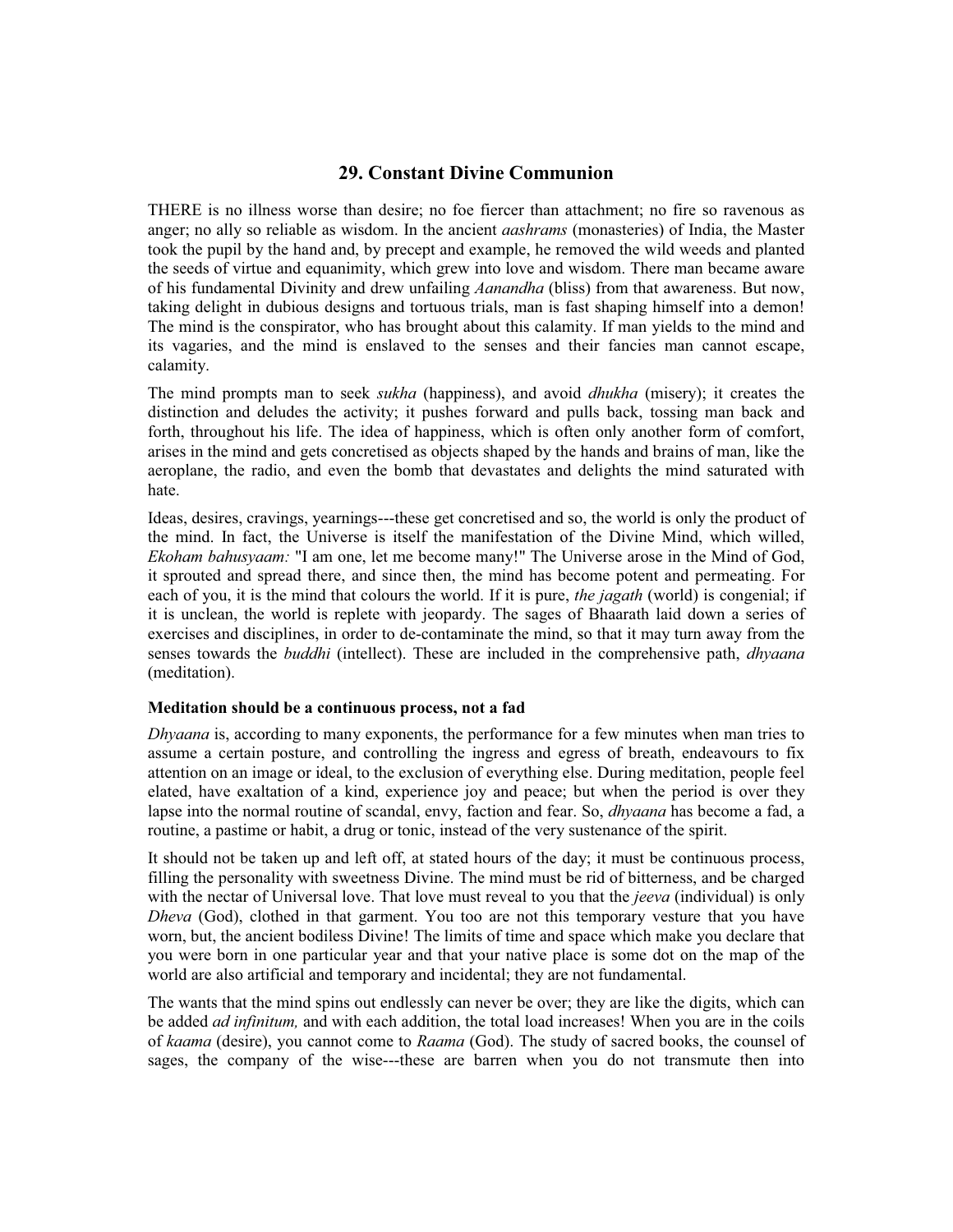awareness and *Aanandha!* Pour the mind into the mould of God, His Glory, His Majesty, His Beauty. The mind-stuff is rendered an instrument of liberation, from being a shackle that binds.

### **Desires are often momentary urges**

When you come to Me weighted with wants, prayers for boons and materialistic wishes, you stand the risk of losing faith and losing your moorings; for, that faith is frail. Develop the love that asks for no return; build faith on that basis. Thereby, you can rescue yourselves' from the duality of exaltation and despair. The path of love knows no ups and downs; it is smooth and level, straight and safe; it leads you to the throne of the King of Kings, installed in your heart! Nothing can delay your journey, or devise obstacles to stop you.

Desires? What is their nature? When a cat kills your pet parrot, you are enraged; when it kills a mouse, you are pleased. Though the behaviour of the cat is same, you desired one and disliked the other, as a result of your attachment! Desires are decided by personal prejudices and fancies. They also pall when fulfilled and are often momentary urges, clamouring for immediate satisfaction. After a full meal, food becomes uninteresting, if not positively repellent! Once satiated, the thing desired becomes disgusting!

### **Gateway to God's glory lies open everywhere**

There are two attitudes of mind: the separative attitude and the unity attitude! In the grip of the separate "community" idea, you cling to some as friends and keep away from others. This attitude cannot win the Grace of the One. He who sees unity wins the Grace of the One. And, one spark of that Grace destroys in the conflagration it causes the fame and blame, the joy and grief, that the world heaps on the head. Do not worry about temporary trifles, and tribulations. Do not exaggerate the inconveniences they cause. Bear them with courage, and a smile.

Aim at the highest goal; hunt the royal tiger, not the foul fox! Even if you fail to bag the tiger, there is a grandeur in being foiled. In the case of the fox, what glory is there when you finally bring its corpse home? Why become too considerate about the body, too concerned about the state of health, too worried about material possessions? Be concerned to acquire as support the embodiment of truth! Be anxious to win the status of immortality! Struggle for Eternal Verity, though the victory may be distant and difficult.

To realise that Verity, you have the opportunity and the invitation, everywhere. The gateway to that Glory lies open everywhere. Open your eyes, and witness His Compassion, His Majesty, His Beauty, spread before you; sitting in meditation for three hours, you are not able to concentrate on these attributes of God for even three seconds! You get pain in the back, your legs ache, you have to change posture a dozen times an hour! But, before you, above your head in the sky, under your feet the handiwork of the Almighty calls on you to adore His artistry.

## **Invest yourself fully in meditation**

Why spend all that time trying to achieve control of the mind? Practise another *saadhana*---the saadhana of seeing the Divine all around you! Believe that the *Aathma* in you is the same *Aathma* that activates everyone else, and makes him live and love, wail and hail. *Dhyaana* is not a limited liability concern! There are no bounds for your share in it. It is a full time endeavour; invest yourself fully in it. Then you get a plentiful harvest of returns. You become aware that you are a *Hari-mandhir* (a temple of God), that your limbs are the holy vessels that are consecrated for service therein, that' your deeds are the fruits, your thoughts the flowers, your words the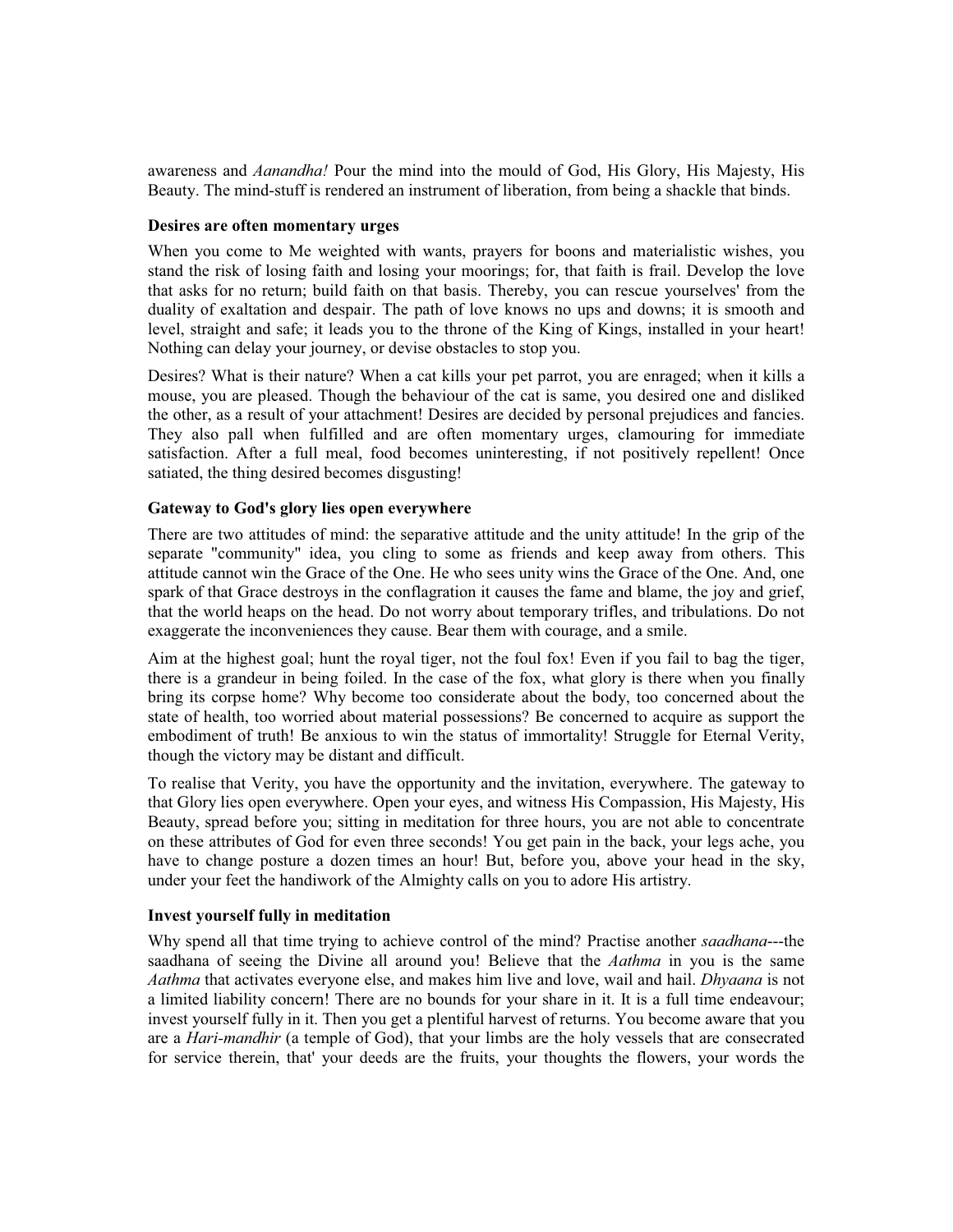music, with which the worship is consummated every moment. Offer yourself as the heart of faith. Then, whomsoever you contact, will shine before you as God Himself.

The words---social, cultural, spiritual, moral---all indicate only facets of this vision. Social service or consciousness is but the expression of this ever-present Divine in all members of the human community. What is culture, except the culture of the mind to reap this harvest? The spirit, when it blossoms, finds kindred spirits everywhere. And, as for morality, its highest expression is truth, and the truth is unity!

### **All activity originates from a common source, God**

When you speak with the tongue or see with the eye, or plan with the brain, who is it that speaks, sees, judges and decides? It is the One intelligence, the One that, like a current, works in and through all men and materials, God. When you are immersed in *bhajan,* note how the One is activating you! Your tongue pronounces the words in the tune designed for them; your palms beat the time, slow or fast; your head sways in unison with the sentiments that the words express; your mind is gushing *Aanandha,* at the magnificence of the pictures that the song evokes! So too, a dancer is articulating harmony and melody through every gesture and movement of muscle and limb. But, all the activity originates from a common source, God, who is resident as President in the heart. When He is ignored, neglected, or denied, there is no joy for you or through you for others. You are either *Thaamasik---dull,* inert---or *Raajasik* (passionate, fanatic)---but, not *Saathwik* (pure) balanced, serene!

God is all. He is all forms, His is all names. There is no place where He is not; no moment when He is not! (Even the devil has the syllable *dev* to indicate his affinity). Thunder is God's message; the rain is his grace. Let no second pass without awareness of Cod; let no event lapse without reminding you that He is the artificer! You have an image or picture, in the room you have set apart for worshipping God. You light a lamp before it! You say, "I have lit the lamp;" but, is it you really? Who endowed the oil, the wick and the lamp, the property of producing a flame together? Who moved you to revere the picture in this form? Who was it that placed the lamp, lit it and bowed before the picture? It is all God, Cod, God. There is none else nothing else, for the man who knows and feels.

### **Live in the consciousness of Raama & His message of Truth**

This morning, someone asked Me, when I called him in and gave him the chance to speak to Me, "Baba! The world is fast forgetting the potency of the Name of God. People do not have it on their tongues; they do not sustain themselves by its sweetness and sanctity. Bless me and bless a plan that I have, to make them ever conscious of the precious treasure that they are missing. I propose to print posters, blazing in colour, with the Name 'Raama' and paste them on all available walls, pillars and vantage points, so that the eye may warn and waken the mind of man." I told him that his posters will be smothered by the loud lascivious announcements and ads of film makers and exhibitors, and they will soon give place to the scrawls and scribbles of hate. Nor is your plan worthwhile, I told him.

Paste the poster on your heart, I advised him. "Reform yourselves, live in the consciousness of Raama and the message of *dharma* which He lived out in His earthly career. That is enough publicity, enough prompting. That is the best that you can do to promote loyalty to the name," I said. For, people will know how it has changed you into a more joyous, peaceful individual and wonder how it was possible. Realising the how, they will start revering the name, like you.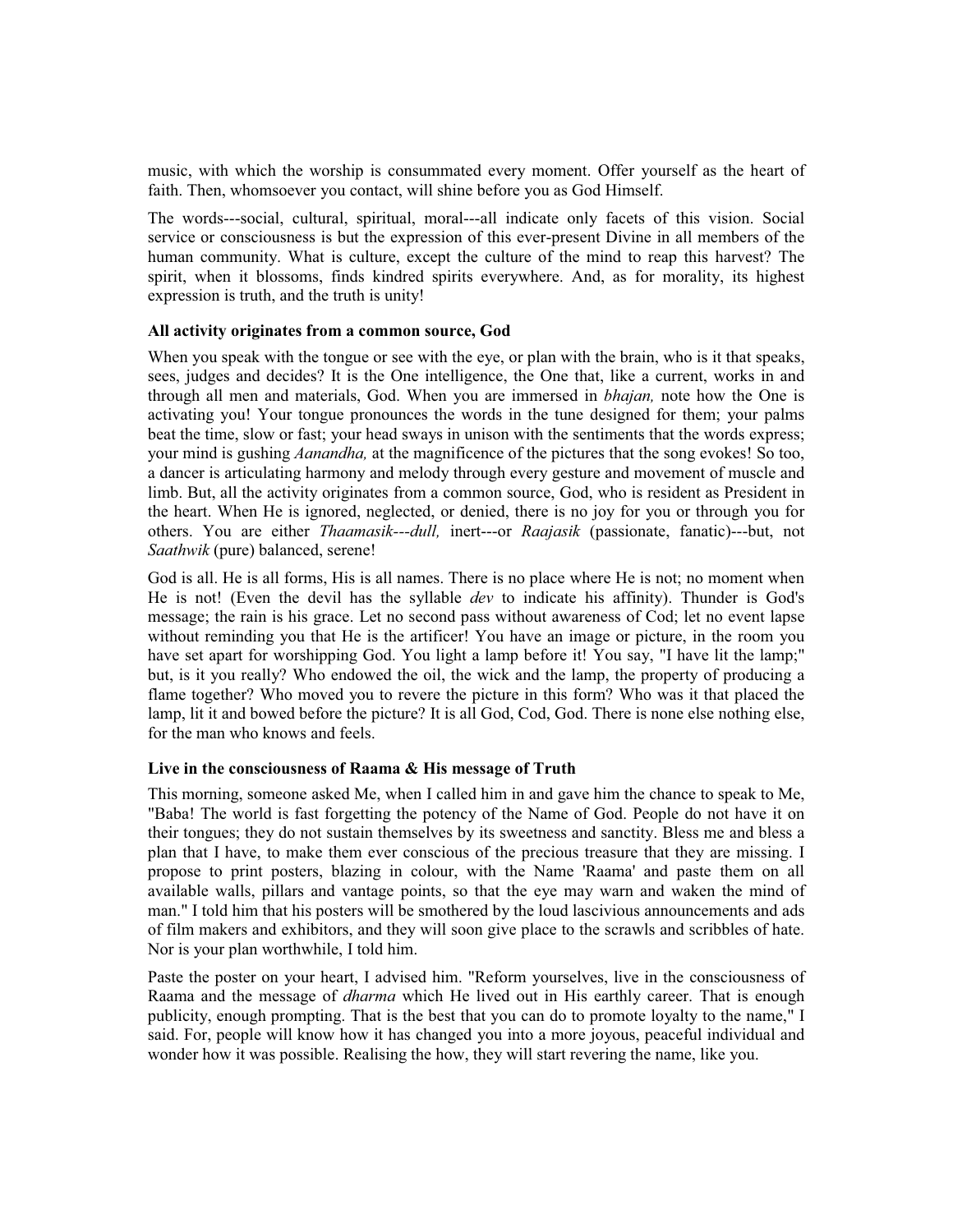Do not get tied up with symbols in stone or metal; raise yourselves to the higher stages of realisation. Do not get entangled in rituals and ceremonials.

### **Fill your heart with God, not with 'you'**

Ego plays all kinds of tricks, in order to get unholy pleasure. During the construction of the bridge to Lanka to take the army across, Hanumaan heaved a boulder on the raging waves of the sea, as part of the bridge! It floated! Raama heaved another; it sank! Hanumaan's ego was tickled, naturally. He laughed in derision; at that very moment, his boulder sank! And, the boulder that Raama had thrown, rose from the bottom of the sea and floated! Hanumaan's ego was pricked into nothingness. That was the purpose for which Raama had willed that his boulder should sink!

Yearn to fill your heart with Him, not with 'you.' Your yearning must be warm, so warm that it can be called *thapas* (heat). Become hot earnest! Now it is only lukewarm longing, a surface activity. Examine yourselves how far you have filled your heart with Him. Measure the heights you have reached with the yardstick of virtue, serenity, fortitude and equanimity. You now become easy victims of lust, anger, malice, envy and the rest of that evil brood, for, the atmosphere of the heart is polluted by ego fumes. The knowledge derived through the mind utilising the senses is always "incomplete, incoherent;" but, the knowledge that is earned through the *buddhi* (intellect) illumined by the *Aathma* (divine Self), is full free-ing, and revealing the Truth. The first is *termed Mano jnaana* and the second, *Aathma jnaana.*

*Mano jnaana* informs that you are distinct from others, that God is at Kailaash, Thirupathi or Kaashi or Prashaanthi Nilayam, that the God at Kailaash or Kaashi or Prashaanthi Nilayam is different one from the other! But, names, forms and temples are only for the kindergarten stage. You print the picture of a head or a net or a wave, and have underneath the words, *thala* (head, in Thelugu) or *vala* (net, in Thelugu) or *ala* (wave, in Thelugu), so that the child may learn the letters quicker, while pronouncing the name of the picture which the word represents. Once the letters are learnt, the picture can be dispensed with. The *kshara* (temporary picture) can be given up when the *Akshara* (permanent letter) is learnt. The picture is only a crutch. The transient is only an illustration of the truth that it reflects.

## **Accommodate all forms of God in your heart**

The *kshara* can be rubbed off the blackboard, when the *Akshara* is fixed in the mind. The brick and mortar structure where God is taken to be can be, rubbed off the mind board, once the presence of God is experienced. When you change your *puuja* (worship) room in your house, it does not mean that God too shifted from one room to another, that he is no longer where He was and that He has been brought over to a new place! He is not a piece of furniture that you can transfer hither and thither! He is here, there, everywhere, inside and out, above, below, around. Accommodate all forms of God in your heart; do not exclude some and welcome others: Bear with those who adore Him in another form through another name and acclaim Him in another language.

There was once a heavy downpour of rain in a small village. A lonely monk was caught unawares and he ran helter-skelter seeking some shelter from the hard-hitting drops and the chilly wind. He found a short length of dry floor, on the raised verandah of a house, the inmates of which were fast asleep behind closed doors. Being a *yogi* with no weight on his mind, he fell asleep soon, and was lost within himself. Very soon, another forlorn man, who also had no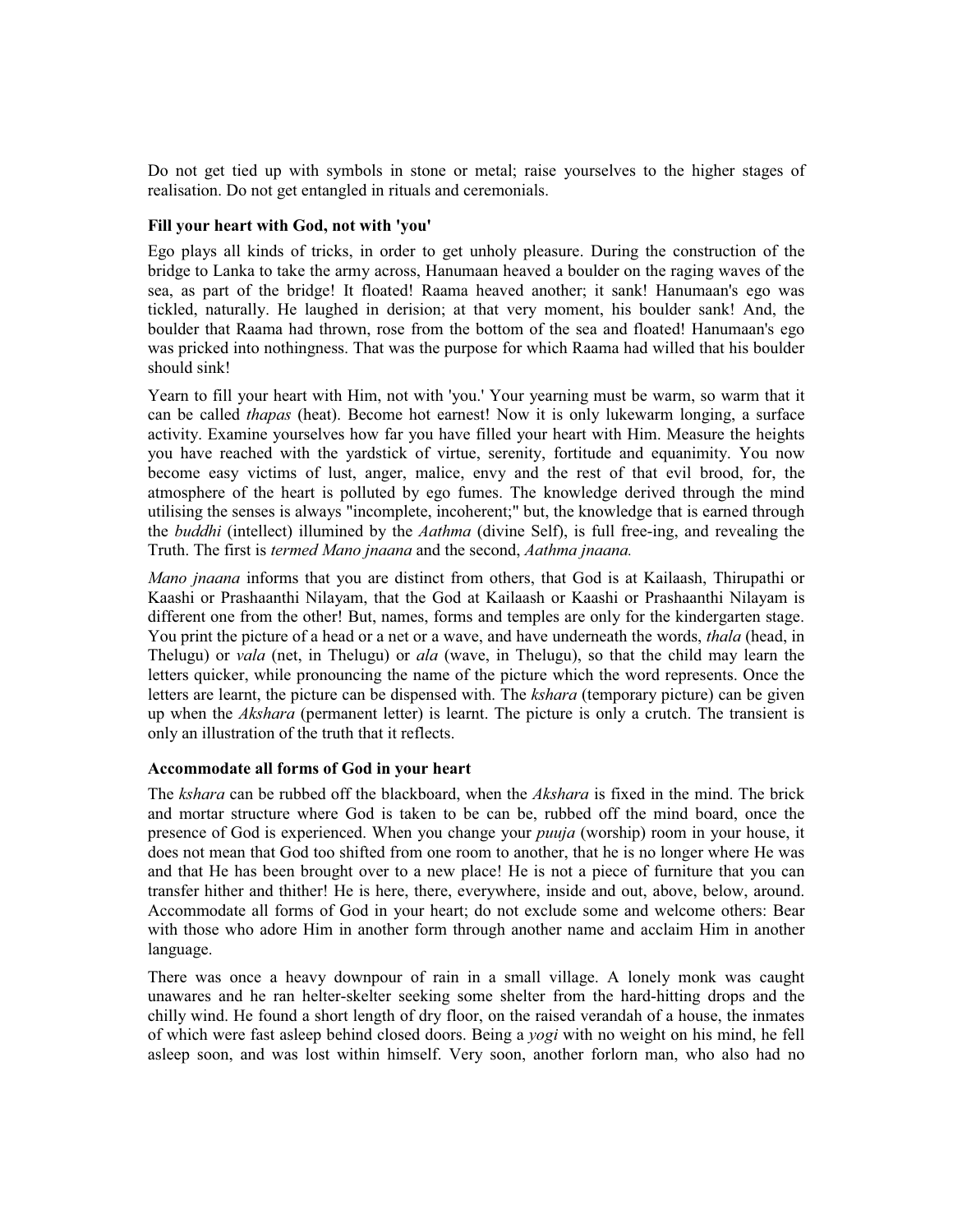shelter, espied the verandah and came on to it. The *yogi* woke up and finding another claimant for the space sat up and said, there is sitting room for two; come, we shall sit the night through!" Within a few minutes, another desperate man arrived and he had to be accommodated. The two who were sitting agreed that there was standing room for three! They decided to stand until dawn; that is the spirit of tolerance that has to be cultivate, by the children of God, towards brothers in distress. God is love; so, you must become love, in order to merge in Him. He is beauty; so, be beauty, with no ugliness in you. Then, you can be one with Him, He is compassion, be compassionate. Water mixes easily with water, not with oil. Oil mixes with oil only.

### **Devotees should cultivate the spirit of tolerance**

God is sweetness; His words are sweet, His sight is sweet; He sounds sweet; He is sweeter than sweetness itself. But, when your tongue is afflicted with illness,. He will be bitter. Cure the illness, by cultivating love to all. There is no need to take refuge in a forest or in solitude. You cannot give up activity. You have to move along the line to which you are attuned; you cannot lead a life of renunciation, on the spur of the moment; it requires long years of preparation.

Once Arjuna was seen by a monk, walking listlessly in the forest looking for something. The monk asked why and Arjuna replied, "I am searching for roots and tubers that are edible, for, my brother is certain to be invited to a game of dice as soon as this exile is over and since he is certain to wager us once again and lose, we are destined for another long spell in the forest; so, it is better to accustom oneself to sparse and saintly *saathwik* (wholesome) food now itself." Then the monk said, "No, you are a *kshathriya,* born and bred for war on wickedness and evil; how can you throw off all that tendency for dedication. Besides, why *sanyaas* (mendicancy) to discover that your real core is *Maadhava* (God)? It is God that agitates you, admonishes you, administers you! A minute's introspection must convince you of this truth." Know that you are but an instrument; what can you prepare for? It is all His Will, His plan.

## **Know that you are but an instrument of God's Will**

*Sathatham yoginah---always a yogi!* Be calm, unruffled serene; unaffected by good fortune or bad, for you are a puppet making motions and contortions according to the pulls He gives to the strings! Be pleasant in speech and manner; do not inflict injury or insult on others nor be affected any adverse act or remark by others. Be happy that everyone and everything is so ordained by God. It is His play, His sport!

Also be eager to confer consolation and courage; be anxious to be of help. Watch for the chance, snatch each opportunity to expand yourself by sympathy, to enlarge the horizon of love, by understanding and prayer. Don't keep another at arm's length, saying, "My God is different from yours" or "My Clod is opposed to yours." It can never be so. *Paramaathma,* the name for God does not mean, a stranger God, but, the Supreme God! Who can vouchsafe for the correctness of the picture which you now worship as the picture of Raama or Krishna? The poet described and the painter delineated; but, both relied on their imagination, rather than actual authentic vision.

### **Who can set limits to the freedom of God?**

A shepherd boy heard a Brahmana discourse on God and describe Him as a dark blue being of human form, riding a white eagle. He prayed for many days continuously giving up food and drink, that God must come down where he was tending the fold and partake of his gruel. At last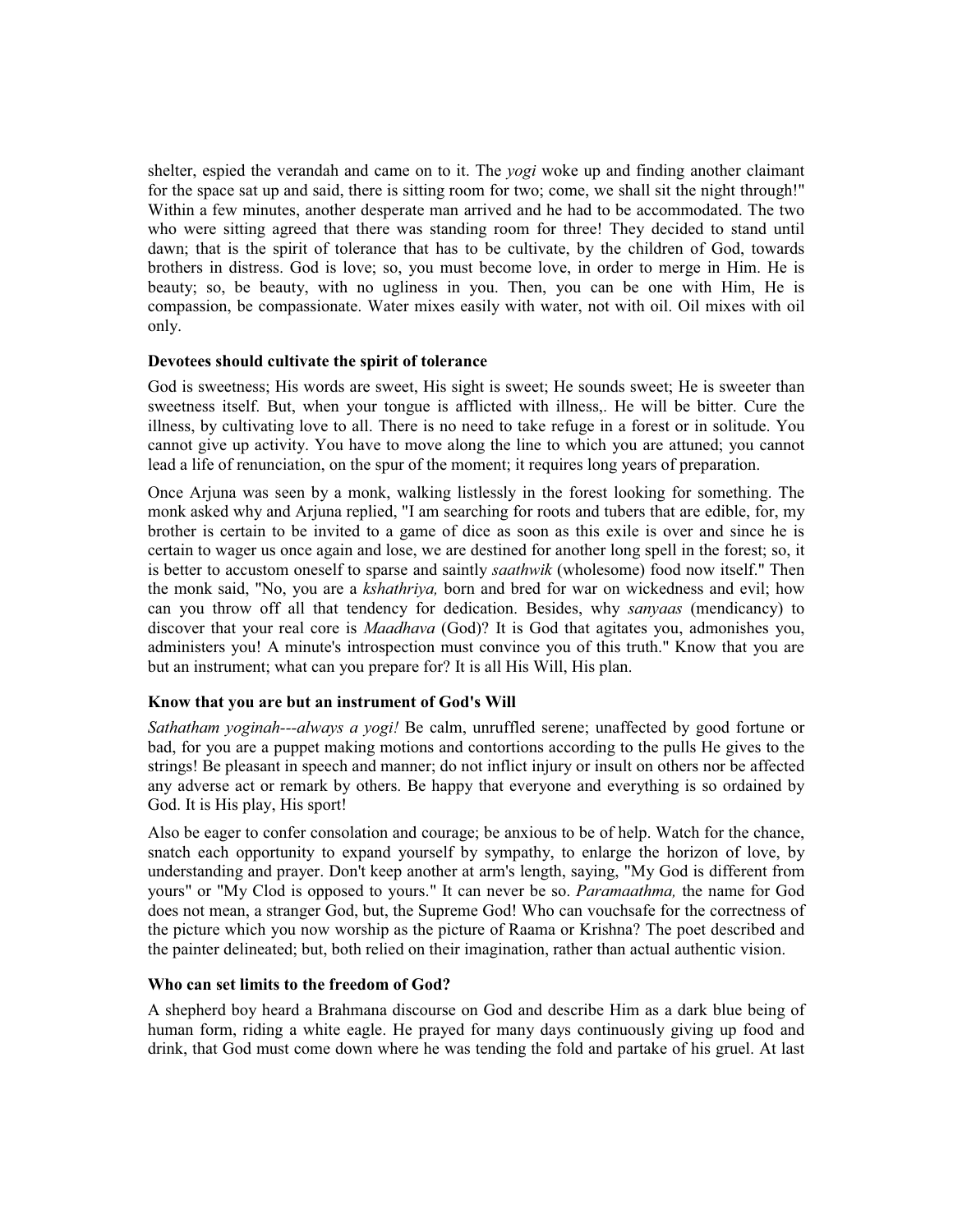on the tenth day, when he threatened to put himself to death (for he had become desperate) God came in the form of an old man. And, demanded the gruel. The old man declared that he was God, but, the shepherd would not accept the credential! He did not see the dark blue complexion or the white eagle! He refused to share the gruel with Him, unless the Brahmana certified that the visitor was genuinely God. The Brahmana was brought post haste, but, what could he say? He had only expounded from books, written by equally blind persons and from pictures drawn by equally audacious painters! Who can set limits to the freedom of God, to assume any Form He likes or, any Form that the devotee likes? For the shepherd, God was valid, vital and very near; for the Brahmana who expounded the texts, He was a mystery; a distant possibility, an image lined by fancy.

Be convinced that God can and will appear in any form and so all forms are His. Don't refuse to recognise Divinity in the form you dislike or did not expect! He can appear as a fox, as a dog, as a beggar, any form. When you call on God, whatever form appears, treat it as God. Thotapuri taught Raamakrishna that Mother Kaali was *Vishwaswaruupini,* the all-comprehensive form of the formless energy that pervades the Universe, and not the eight-armed occupant of the shrine at Dhakshineshwar, the form that was appearing between his brows, whenever he tried to delve into himself and discover the unity behind all the multiple manifestations! She was One without a second. With no name or form or body or sex or age, beyond time, space, causation. She was all forms and so, of no form; she was all attributes and so, beyond the attributeful. She was *saguna* as well as *nirguna,* the *nirguna* being the base on which the *saguna* was conceived.

## **Emerge from meditation more charged with love**

We divide the one into two, and play the game of duality; positing one half as giver and the other as receiver, one as the seer and the other as the seen, one as subject and the other as object. We say *Sarvam Brahma Mayam---"All* is *Brahma!"* As if there is an All, which is to be identified with another thing called *Brahma. Sarvam* and *Brahma* are One, not two! That is why we say, *Adhwaitha* (Not-two), in spite of the appearance as two. In deep sleep, you are one with yourself, though at the time you have no *Chith* and no *Aanandha.* The realisation that you are not two but One will endow you with the awareness and the bliss.

To earn that consciousness of not-two, love alone is the path. *Prema,* means *seva,* which means *saadhana,* which means expansion, self-enlargement, reaching out to the very horizon of being and becoming!---until all is I.

*Prema* (love) must grow with every moment of *saadhana.* It must sweeten every word, deed and thought of yours. Emerge from *dhyaana* as a person more charged with love! Emerge from *bhajan* with a greater measure of love! Return from *Nagarasankeerthan* with a firmer conviction that everything is surcharged with the same Divinity that is behind all your activity. I find now that these have become mere routine procedures, a matter of schedules, time-tables and attendance registers and reports! The thrill, the exhilaration, the enthusiasm are absent; the singing starts like a wail, without strength and joy.

### *Bhajan* **must spread goodwill and love**

The "O Bhagavaan song" is a very weak, meek song to begin *bhajan* with. You do not put any spirit into it and so it falls flat on the ear. Do not have it from this day; begin with a vigorous song on Ganesha, instead. Also, have the song for *aarathi* (waving the lights), both morning and evening and during all occasions of *aarathi, Jai Jagadeesha Hare*---and give up the *Paavana*